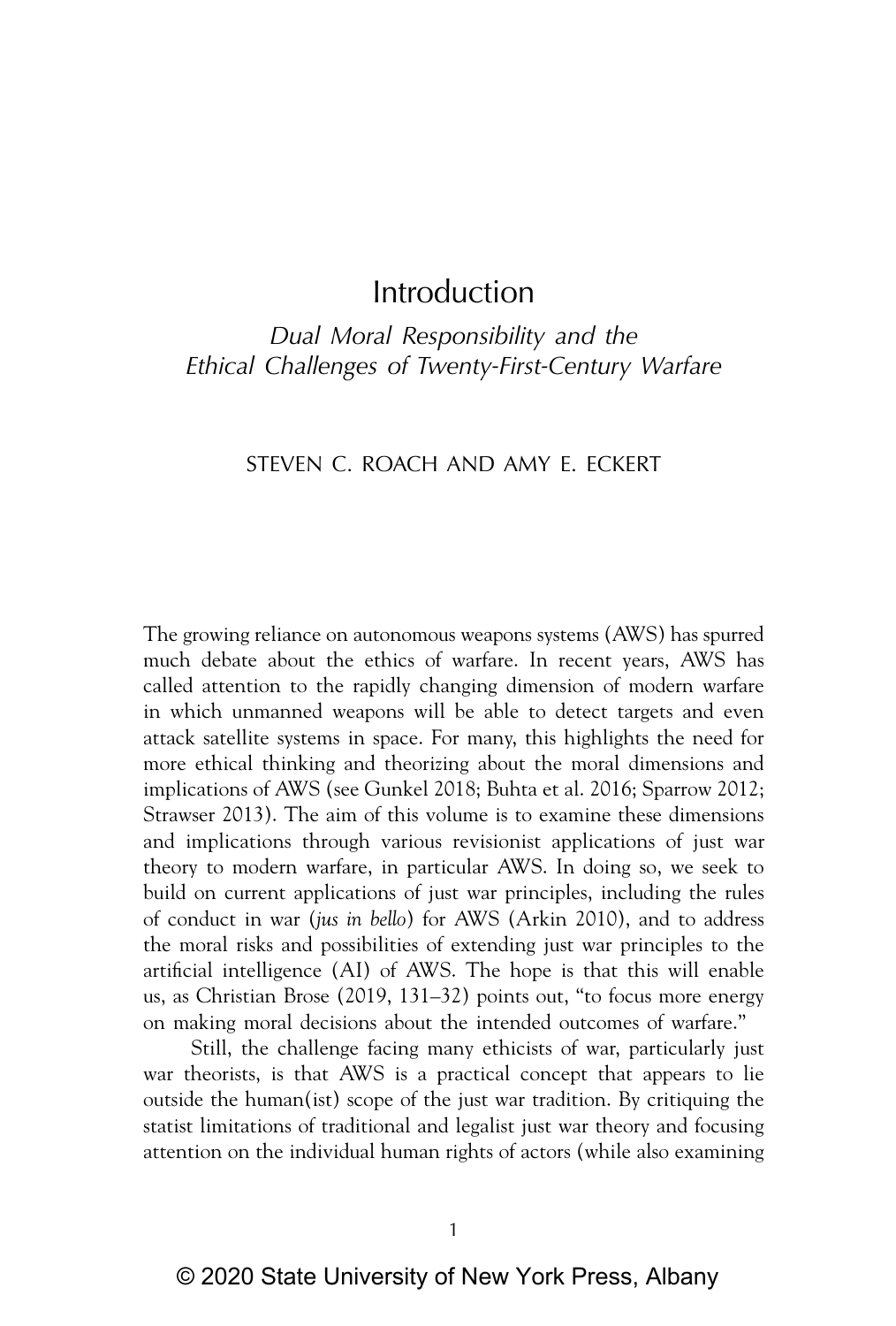the legitimate status of other actors in the international realm, such as private military and security companies), revisionist just war theory has largely refrained from addressing questions regarding the legal and moral status of AWS (Gruszczak 2018, 34–35). Revisionist just war theory remains largely, if not exclusively, concerned with contesting international law and state responsibility to the extent that it uses these domains to legitimize *jus ad bellum* (right to war) and to enforce the codes of moral conduct during war (McMahan 2009; Fabre 2012). Seth Lazar (2017, 41) summarizes the revisionist challenge as follows:

The archetypical traditionalist . . . is a nonreductivist collectivist who uses realistic cases. The archetypical revisionist is an individualist reductionist who uses cases involving meteors and mind control. Simplifying a little, we might unify the former positions under the heading of political philosophy approaches to just war theory and group the latter together as moral philosophy approach.

This revisionist challenge problematizes many of the assumptions on which the more traditional approach rests. Todd Burkhardt, for example, argues "that the issue of fighting with the right intention also requires us to understand the conditions for a just and lasting peace" (Burkhardt 2017, 1). Just war theory's narrow focus thus reflects the trouble with relying on conventional facts of human intelligence, discretion, and emotion to justify the ethics of going to war or preserving peace. Working beyond this restrictive focus requires us to critically understand the many ways that violence and advanced weapons systems marginalize persons. Much of this will in turn depend on the ethical engagement with different actors and AWS that allows us to contest and work beyond the limits of just war theory's revisionist and conventionalist applications.

This volume represents a critical engagement with this emerging gap(s) in logic regarding the moral responsibility of individuals, states, and AWS. As part of this engagement, it adopts the notion of dual moral responsibility, or the differing yet related notions of moral responsibility and legitimate authority, to analyze the changing roles and behaviors of various new actors in the global realm. Dual moral responsibility encapsulates the conflicts and contradictions driving the need for violent weapons and technologies to secure peace and to neutralize the effects of violence. At the same time, the changing conditions of warfare,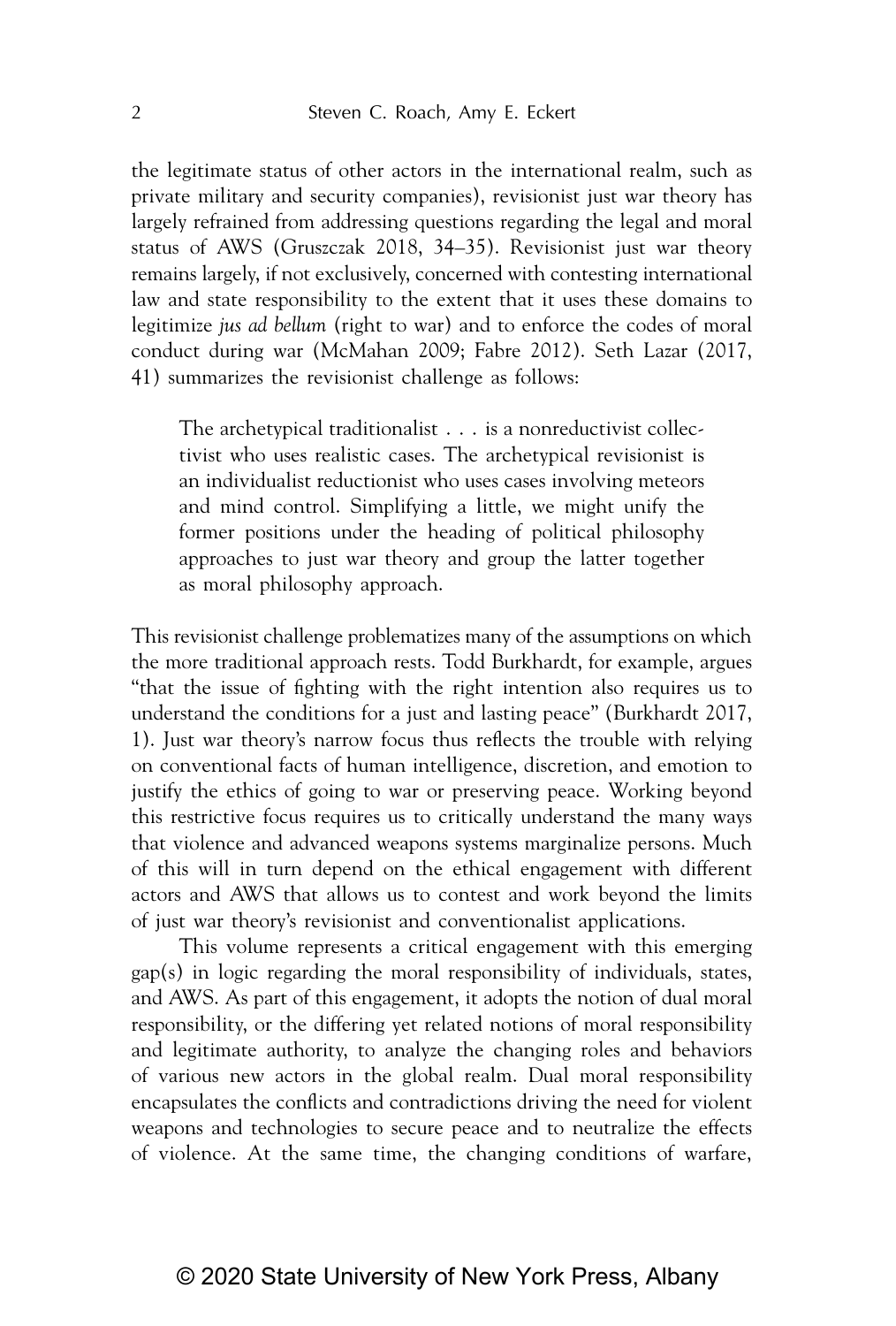including the rapidly advancing technology of AWS, are challenging the way we theorize and apply just war principles. If just war theory is to address this challenge, it must begin to confront and engage the biases and conventional logic that fix or restrict its ethical content, including the ideas and assumptions (e.g., gender and individual human agent) used to theorize about just war. The trouble, in other words, with relying on conventional biases to analyze AWS is that it exposes the very limits of these biases against the ethical potential of AWS, or the moral and legal status of AWS. We therefore need to take more seriously the moral implications of the adaptive capacity of AWS (to learn from their environment)—and whether this supports the moral autonomy subsumed under just war principles such as legitimate authority. As Robert Sparrow writes, "The use of such systems may render the attribution of responsibility for the actions of AWS to their operators problematic. . . . where such use of autonomous weapons seems to risk a responsibility gap and where this gap exists, it will not be plausible to hold that when a commander sends AWS into action, he or she is acknowledging the humanity of those the machines eventually kill" (Sparrow 2015, 108). If AWS are truly autonomous, then one could argue that they operate beyond the restraint of human operators, that is, they do not rise to the level of moral personality that would qualify them to bear responsibility for their actions (Roff 2013a). The problem is that in the absence of any assigned responsibility for the actions of AWS, it becomes increasingly problematic to deploy them.

A further complication of AWS is the erosion of the line between war and peace. The availability of low-level, low-risk force means an expanding gray area between all-out war and peaceful relations between states. Michael Walzer, for instance, devised new principles to understand this gray area, *jus ad vim,* or the ethics of using force, short of war (Brunstetter and Braun 2013). But this new set of rules also raises a very real danger of perpetuating violence or legitimizing the use of low-level force outside the theater of broader conflict (Enemark 2014). Diffusing lowlevel force, in other words, can erode the boundaries between conflict and peace. Because of the proliferation of actors, mapping the responsibilities of nonhuman actors becomes an even more daunting task in terms of legitimizing moral authority and autonomy. Both the just war tradition and the ethics of AWS, then, describe different and often opposing ways of analyzing the effects of violence and modern warfare (i.e., new actors with increased technological precision as well as privatized control).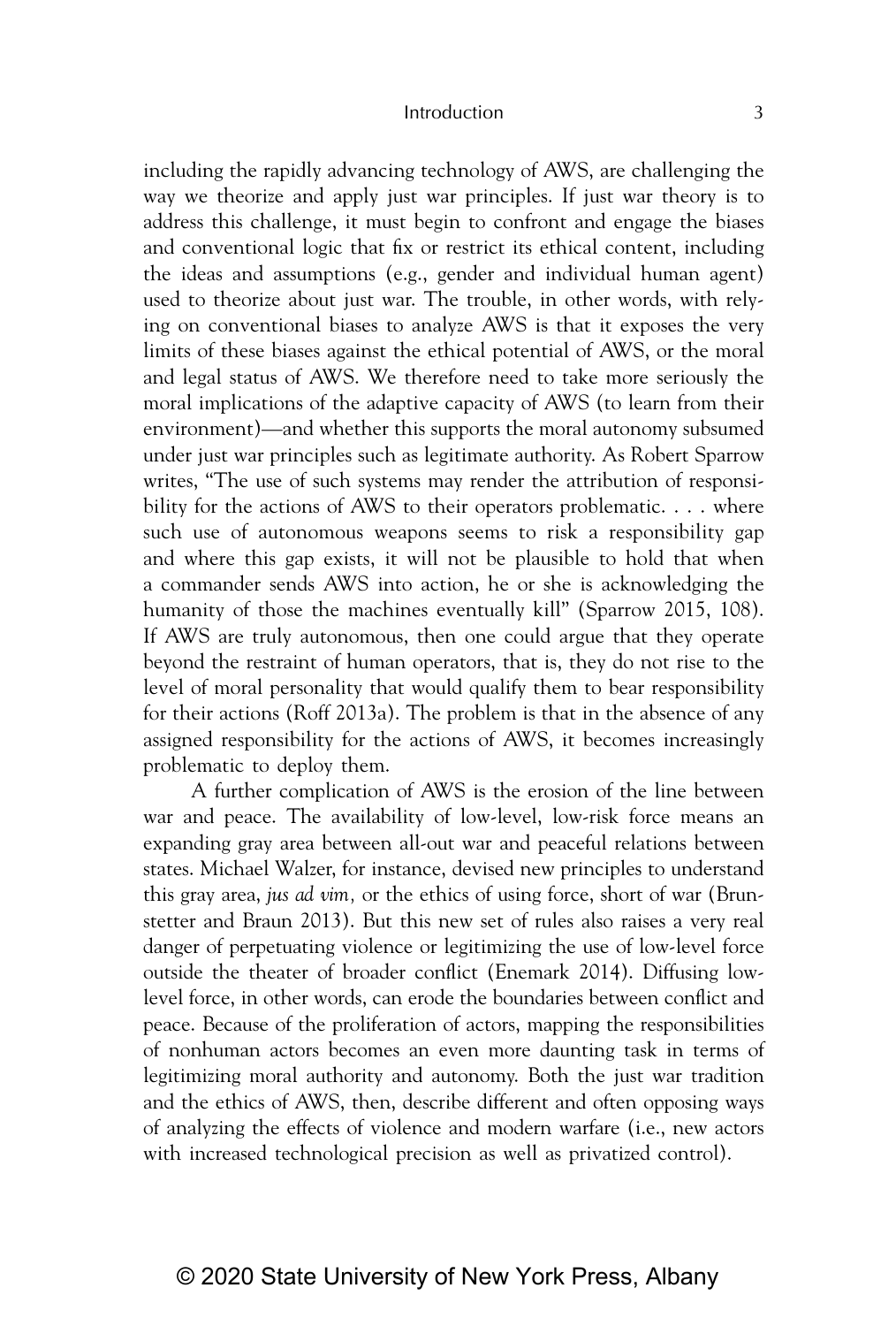The contributors address this tension by reevaluating the ethical constructs of just war theory, such as moral responsibility, accountability, autonomy, and rights, and by using various empirics of artificial intelligence (AI) to formulate the ethical applications of AWS. In doing so, they take up a range of thematic issues, including the deep morality of war, the reconfiguration of war ethics, the possible end of just war, a moral groundwork for robot rights and responsibilities, and the ethical uncertainty of advancing morality and accountability (i.e., compliance with the laws of war).

#### Just or Unjust Warfare

Just war tradition as we know it can be traced to the religious writings of Augustine, the fourth-century Catholic saint (Brunstetter and O'Driscoll 2017). Its emergence in the writings of Francisco de Vittoria, who opposed the Spanish conquest of the new world in the sixteenth century, stressed the importance of moral and personal virtue, particularly the restraint embodied in religious devotion and piety. However, in the early seventeenth century, the focus on virtue gave way to the application of legal principles in war, or a legalist approach to just war theory. Hugo Grotius, a seventeenth-century Dutch jurist, who was the most prominent proponent of this legalist approach, focused on secular international humanitarian law and its principles governing decision-making and conduct in war.

This legal framework was dramatically expanded in the nineteenth and twentieth centuries and codified in the 1949 Geneva Conventions, which stipulate the rules and procedures for treating noncombatants humanely during war. *Jus ad bellum* (right to war), *jus in bello* (rules of conduct), and *jus post bellum* (justice after war) constitute the basis of broad criteria for justifying the conduct of warring parties and administering justice after war, including just intention, legitimate cause—usually in the form of self-defense—the probability of success, legitimate/ competent authority, and proportionality or the use of force that does not rise above the level of threat. Legitimate cause and proportionality serve as the morally objective guideposts for humanitarian military interventions, providing key normative constraints on harming/injuring civilians or noncombatants through the neutrality of the rules of war and state consent (see Lang, O'Driscoll, and Williams 2013).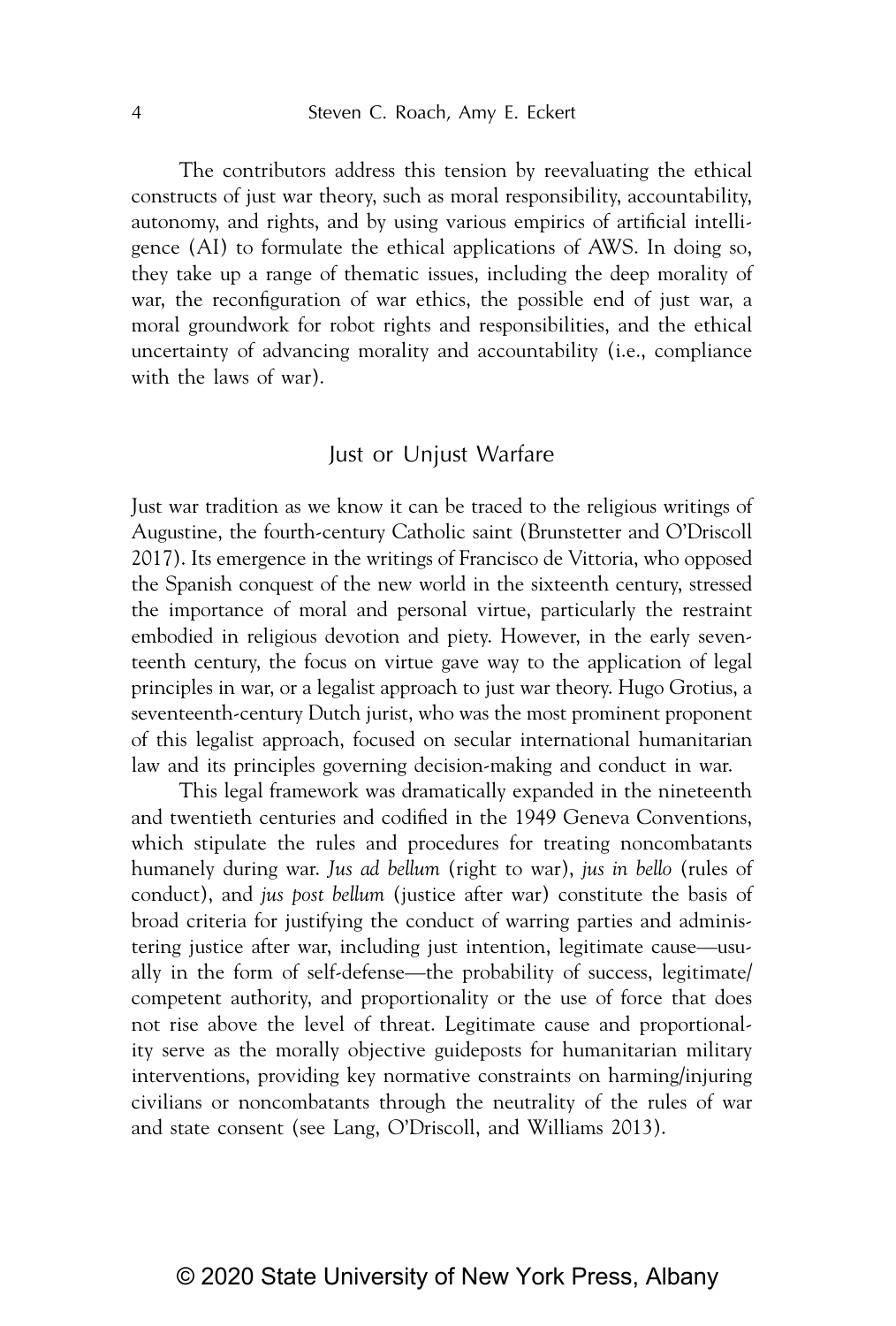As Dan Caldwell and Robert Williams (2006) argue, upholding these constraints is not sufficient to determine how peace will be upheld *jus post ad bellum.* The moral reality of war may be such that even proportionality and success of the war fail to justify authority, as we have seen with the insurgencies in Libya and Iraq. If anything, this seems to reflect the growing divide between a legalist approach, or the focus on international law and the state to justify *jus ad bellum*, and a revisionist perspective on just war theory, which, in critiquing traditionalism, emphasizes the individual in terms of justifying war through a uniform code of moral conduct (McMahan 2009). In short, the legalist tradition stresses how laws of war have evolved through international customary law that has imposed (legal) constraints and duties on states, including necessity and the right of self-defense.

In *Just and Unjust Wars*, Michael Walzer (2009) argues that the rules regulating the decision to go to war on humanitarian grounds were constituted by a long-standing moral tradition comprising the opinions of political leaders, philosophers, and scholars. Yet for Walzer, the moral reality of suffering never corresponded to the political will to redress such suffering. Rather, the virtues of the early legal tradition (in objectifying the rationale for just war) lost sight of the political reality shaping these principles and the attendant responsibility to treat such suffering as a condition for invoking these legal principles. In his view, such reality reflected how moral actions redounded to the political advantage of coercive powers and the values they sought to project overseas.<sup>1</sup> But while the mass killing of civilians may constitute a legitimate cause of armed intervention, it does not ensure that either a competent or trustworthy authority will enforce just war norms. In many respects, enforcing such norms through the UN Security Council—where the veto power of the permanent member states can rescind these morally compelling cases as we have seen with Syria—can dramatically raise the political stakes of promoting peace and security or of countering terrorism. Relying on international law to justify the right of states to defend themselves—and hence to go to war via the Law of Armed Conflict—assumes a difficult trade-off between state constraints and the moral failure to stop mass killings (Morkevicius 2018). This stems from the fact that states remain the primary actors or the sole source of moral responsibility, rather than the individual victims of violence, whose rights and protections have become subordinated to the moral responsibility of states.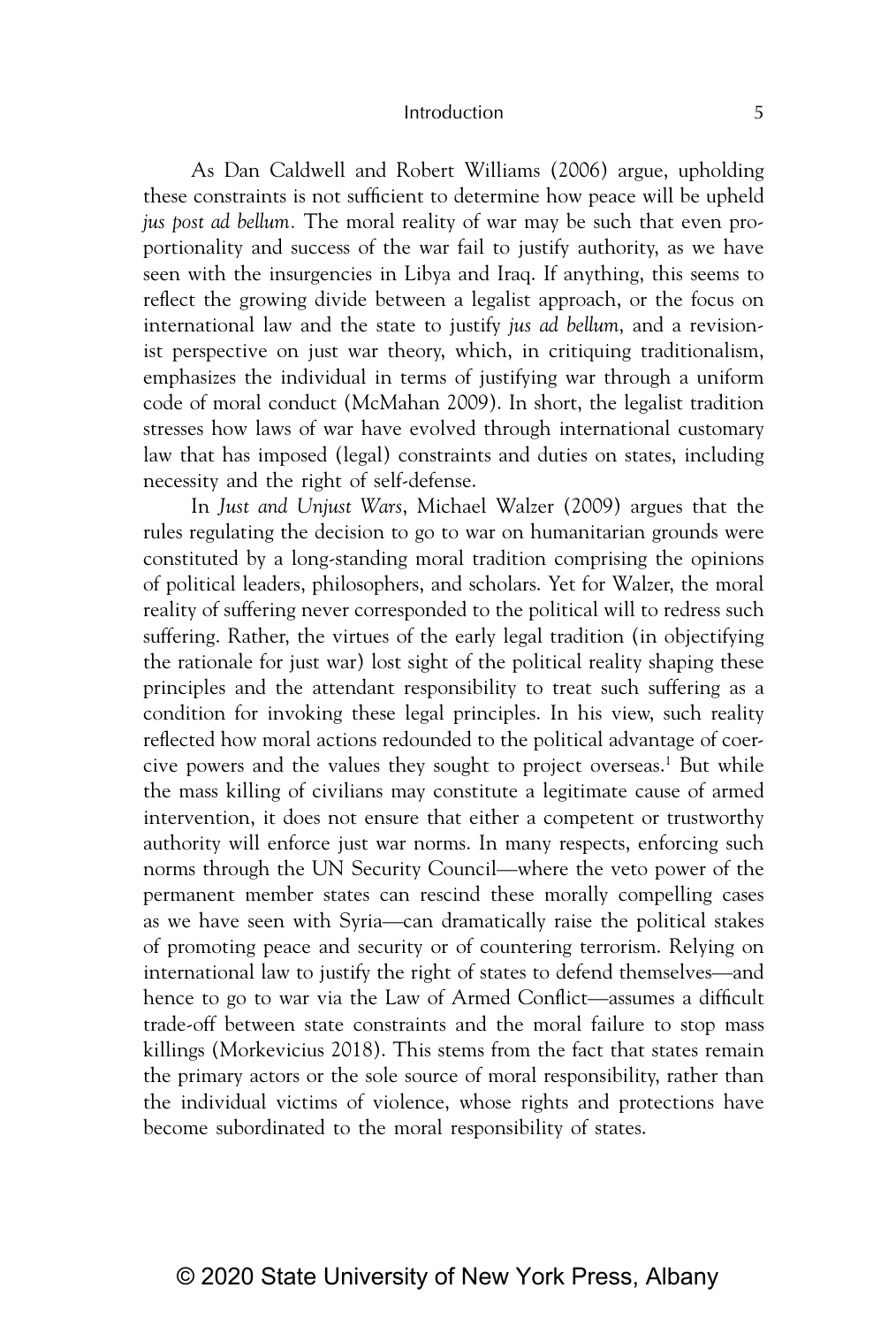Thus, the trouble with relying on state compliance to legitimize the responsibility to go to war is that we tend to downplay the importance of international human rights law. And yet in recent years, we have seen how gross violations of international human rights have justified recent decisions to launch humanitarian wars in Kosovo and Libya. Why should only states, then, be treated as the sole agents for justifying the right to wage war and validating the rules and moral conduct of the Law of Armed Conflict? In addition, how does the legalist focus expose the need for focusing more on human virtue to determine the nature of just cause? The idea is that understanding basic human rights protection involves more than simply the application of state rules, norms, and constraints against killing combatants and noncombatants in war: it also concerns the moral status of individuals.

Revisionist just theory adopts this idea to analyze the gap in logic between the legalist approach and an individual rights–based approach via the evolving codes of moral conduct (e.g., the Law of Armed Conflict). It therefore focuses on the changing conditions of individual moral responsibility, moral intention, and legitimate authority and argues that the Law of Armed Conflict should abide by international human rights law (see Brunstetter and Holeindre 2018; Burkhardt 2017; Eckert 2016; Gentry and Eckert 2014). Revisionist just war theory is also predicated on a cosmopolitan perspective of the individual, that is, the moral equality of individuals. As Cecile Fabre (2012, 7) argues, "All individuals, wherever they reside, have the aforementioned rights against everyone else, irrespective of residence." Global justice in this sense points to the gap between revisionists and traditionalists, in which revisionists reject the need for any authority beyond the individual, even though they do not deny the political reality of states and other communities.

One of the strategies used by revisionists is to stress the role played by compassion and empathy in reinforcing just war norms and furthering moral commitments. But hostile emotions can also fuel the impulsive actions that pressure and destabilize these norms. In addition, the conflicts between nonhostile and hostile emotions often compel us to dichotomize between compassion (or positive emotion) and hatred (negative emotion) and to rely on restraint to control the effects of hostile emotions (see Solomon 2007). Hostile emotions, it can be said, constitute the irrational elements of moral judgment. By the same token, positive emotions can exceed the ability to control the effects of humanitarian wars. In the Kosovo War, for instance, while upholding the basic human rights of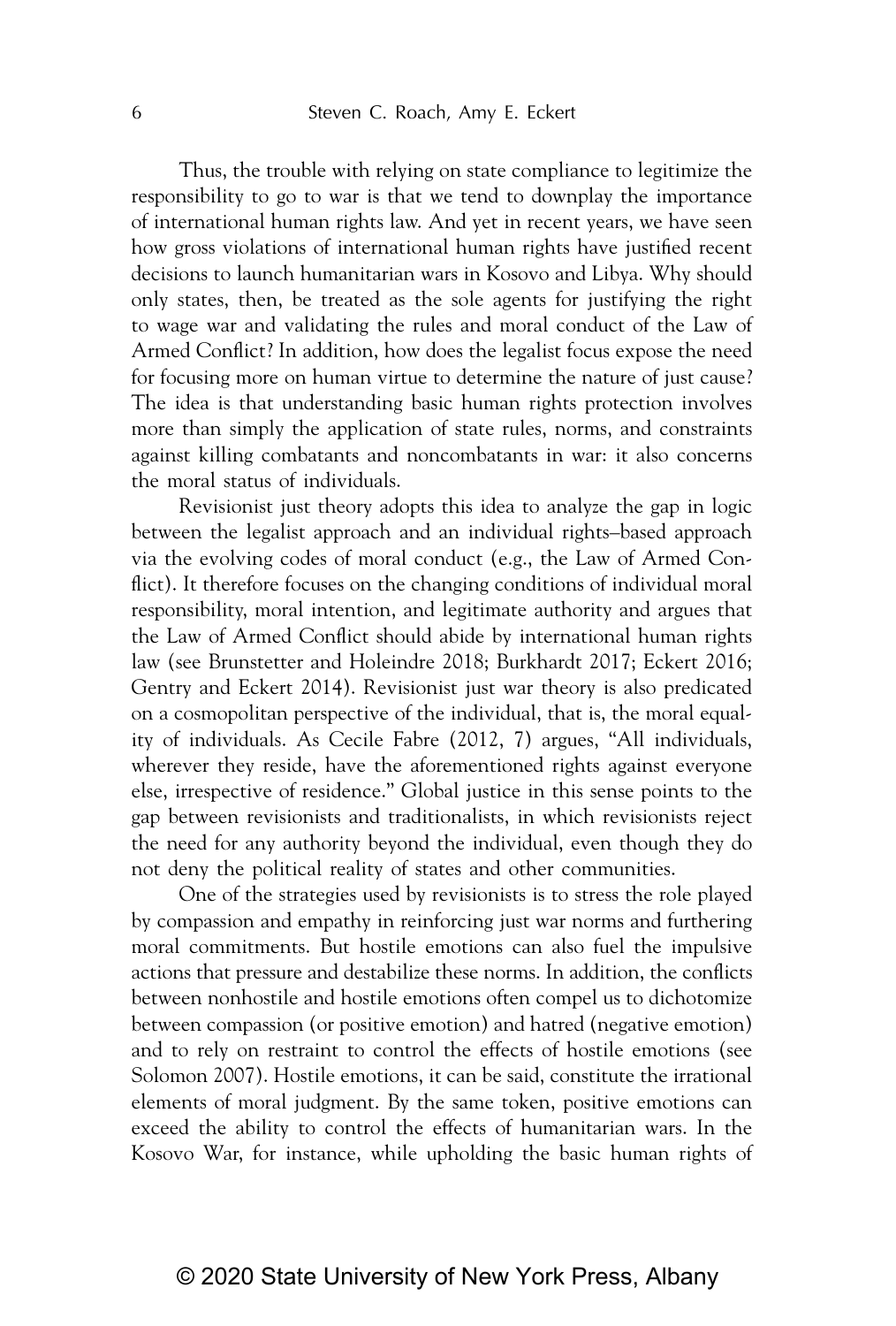Kosovar civilians against the attack of states helped fuel the moral and humanitarian war, it also exposed the disparity between political and military objectives on the ground. In effect, the necessity of protecting the needs and rights of those suffering led to military measures, such as surgical strikes, that failed in most instances to support the political objectives of the war (i.e., forcing Slobodan Milosevic to surrender). Although revisionist theory enables us to understand the moral responsibility to launch wars on humanitarian grounds, it also constitutes an anthropocentric approach that has little to say about the emotive possibilities of robots or AWS.

Unsurprisingly, much of the extended focus of *jus in bello* to AWS has come from ethical scholars of AWS, such as Ronald Arkin and, to lesser extent, Robert Sparrow. For them, as we shall explain, AWS represents the possibility of eliminating the confusion and violent side effects arising from human emotions. Arkin, in fact, claims that the ethical autonomy of robots would effectively rule out the complicating influence of emotions (e.g., anger and fear). As such, the increasing presence of robotic weapons reinforces the need for reconciling these two ethical approaches and calls attention to how the increasing presence of AWS will require deeper ethical inquiry into the nonhuman sources of action and conduct. Thus, as Peter Singer (2009, 390) puts it, "By replacing human judgment with AI technologies, it becomes possible to limit the effects of war." Because artificial intelligence introduces precision weaponry, it raises the possibility of eliminating much of the violence caused by human error. The laws of war could in this manner tap into the advanced capacity of robots to carry out orders. For Arkin, AWS provide the opportunities for more precise compliance with the rules of lawful combat and just war criteria as stipulated in the Geneva Conventions.

In this way, Arkin stresses a dualistic notion of moral responsibility of human and nonhuman agents and restricts the emotive possibilities of the legal and moral status of robots' adaptive capacity. Yet it is this amoral efficacy of emotion, or absence of emotion, that remains in tension with a revisionist just war focus and that raises the difficult question of how best to use (an evolving notion) the notion of dual moral responsibility to work beyond the assumptions of robots' legal status, especially concerning the efforts to confront the legal gap between AWS and moral accountability. Indeed, as David Gunkel (2018) claims, insisting that robots cannot think also constitutes an event that precludes the normative possibility of robots' rights. Any strong and deepening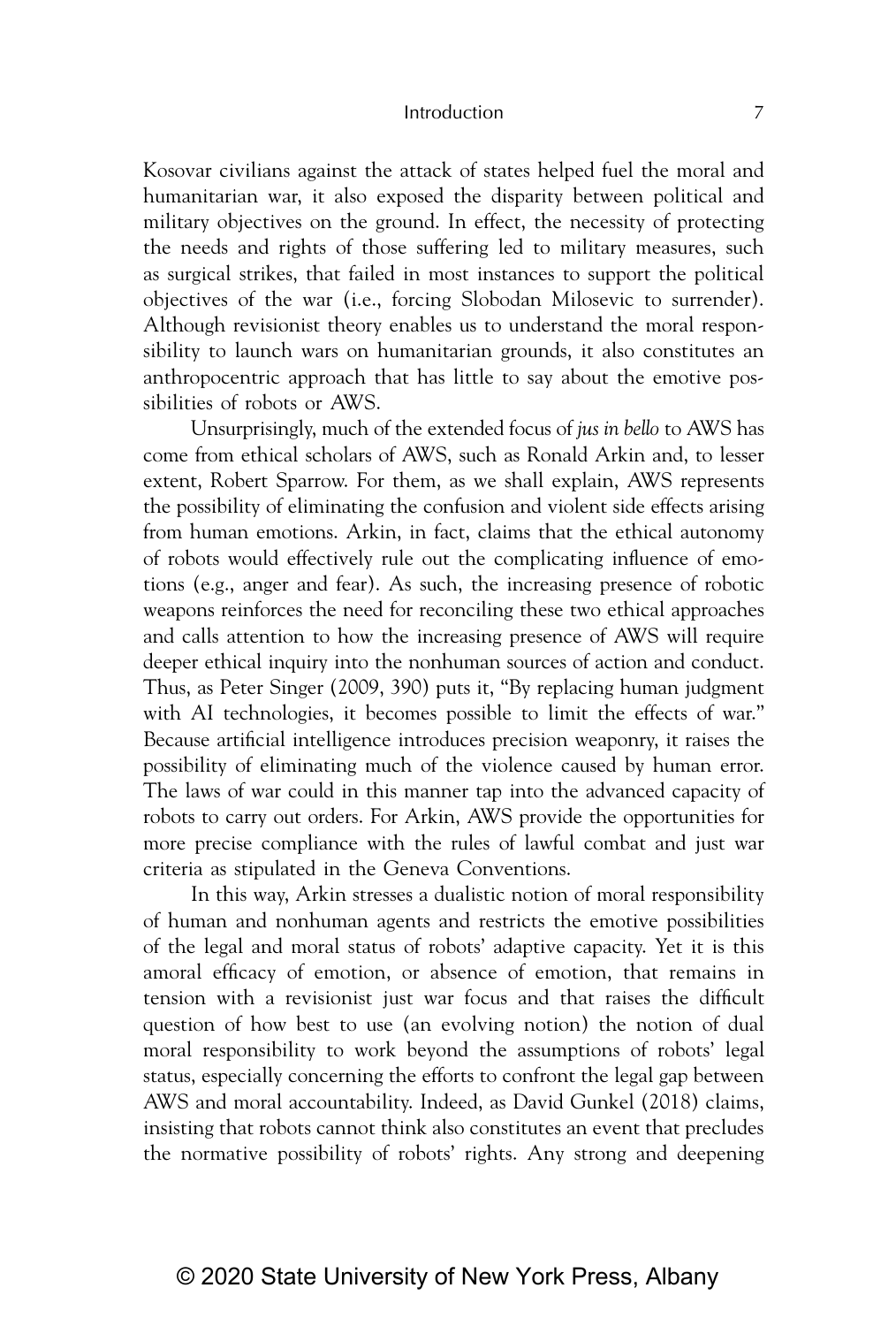engagement with these dualistic aspects of moral responsibility, then, needs to contend with this possibility.

# The Ethical and Moral Challenges of High-Tech Warfare

With more and more military robots being programmed to fight and, in most cases, kill, the lethal use of AWS can be said to constitute an emerging reality in warfare. This also represents the practical opportunity to address some of the more vexing issues of indiscriminate violence and killing that have seemed to haunt conventional just war theorizing (i.e., the harm done to innocent civilians). For instance, if robots will be able to finally target combatants with greater precision, then it might be possible to avert the consequences and effects of the fog of war, such as the indiscriminate killing of noncombatants or the collateral damage of drone warfare (Enemark 2015; Kaag and Kreps 2014). This suggests that somehow such weapons may be reliably programmed to discriminate between combatants and noncombatants, which in turn would mean accepting and promoting the autonomous function of weapons systems. To borrow Sparrow's definition of an autonomous weapon, such a weapon is one "capable of being tasked with identifying possible targets and choosing which to attack without human oversight and that is sufficiently complex such that, even when it is functioning perfectly, there remains some uncertainty about which objects and/or persons, it will attack and why" (Sparrow 2015, 95).

One might argue, then, that there are no assurances that autonomous weapons, with highly complex sensors and satellite tracking devices that allow the weapons system to function with almost complete certainty, will be able to perform safely without human supervision. Even the fully autonomous self-driving car cannot entirely replicate the human ability to decipher the obstacles ahead. The difference between the self- driving sensors and human sensory experience reflects what some have called "split responsibility" (which unlike, dual responsibility, conveys unrelated sources/triggers of action), in which the human driver reacts and acts differently to avoid obstacles. In terms of lethal autonomous weapons systems (LAWS), the problem has produced similar concerns and has raised the political stakes for resolving the indiscriminate killing of noncombatants. As Singer (2009, 403) points out, "Robots have great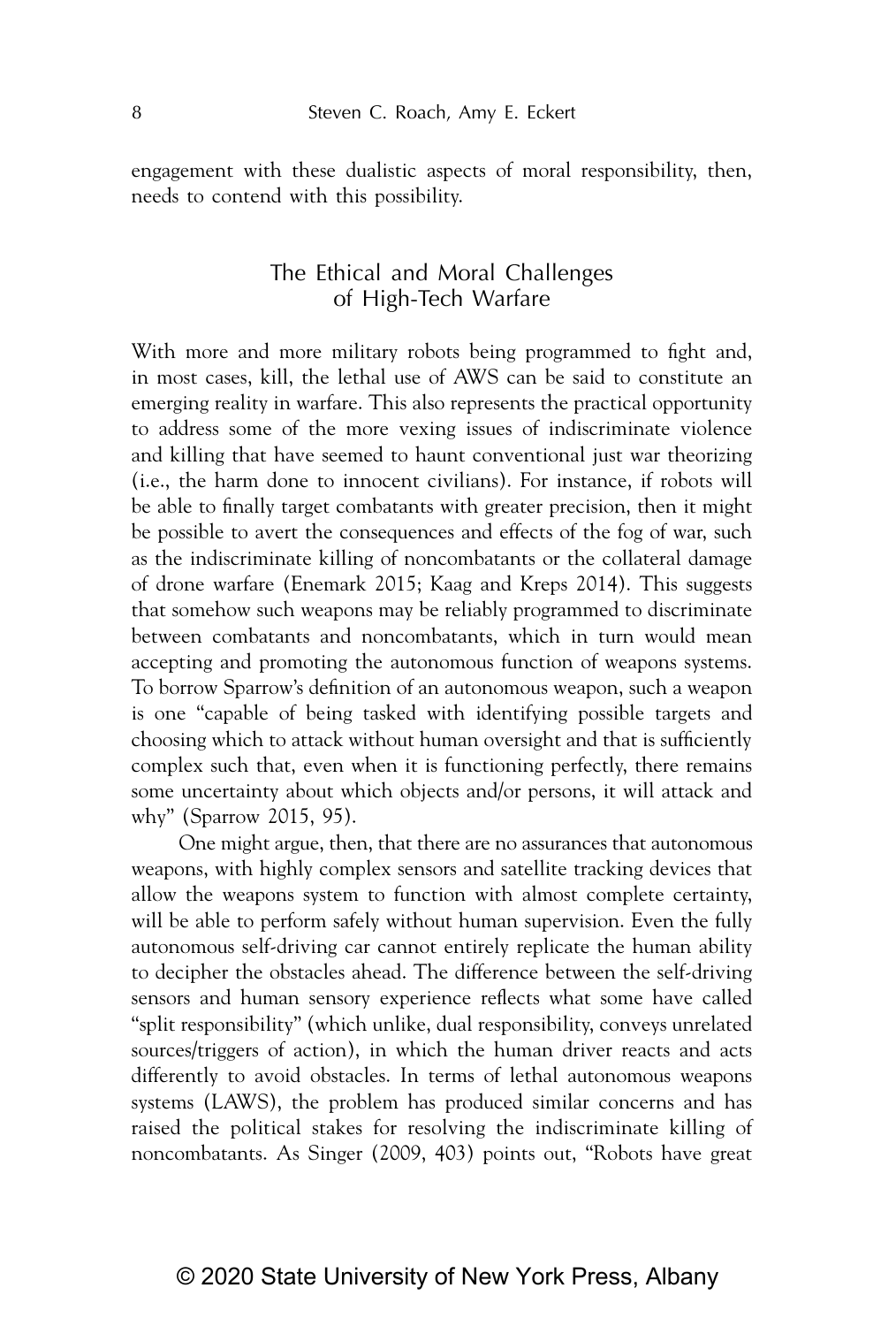difficulty interpreting context, and, at least, until they match humans in intelligence, it simply does not make sense to interpret a machine as having the equivalent of human rights of self-defense." There is also the (dark) possibility of robots using their developing intelligence to target humans, a fear that has been the subject of various science fiction films, such as the *Terminator* and *Bladerunner* series, and that only seems to project existing biases against robotic intelligence (i.e., that they are amoral agents). Despite this scenario, however, some countries remain resigned to develop autonomous weapons, even though many remain wary about their use in warfare.

Still, several powerful countries' military strategists are betting on this idea: namely, that autonomous robotic weapons will offer them an advantage militarily. In fact, the United States., Britain, and China have already begun research on the development of new lethal autonomous weapons systems, or advanced robotic weapons systems that carry their own sense detectors and are considered in this sense to be semiautonomous weapons (Topol 2016). In 2015, the United States, for instance, unveiled the design and section of the X-47B, a new pod-shaped aircraft that can be autonomously refueled in midair, while Britain, not to be outdone, is working on the Tauris aircraft equipped with automatic laser sensors. With nearly USD 72 billion invested in such technology, the United States continues to maintain that such advanced technology poses few risks to civilians and allows the US to better protect itself from outside threats.

The fear, then, is that AI technologies may lead to increased (human) collateral damage owing to software malfunction or programming errors. Signs of this threat have surfaced in earlier incidents involving the limited supervision of LAWS, or semiautonomous LAWS. In 2007, a South African semiautonomous antiaircraft system accidently fired upon and killed seven South African soldiers; and in 1988, the US air defense system mistakenly shot down an Iranian passenger jet (Gubrud 2016). The thorny issue is whether killer robots can be held to account for their actions; for with no human at the helm, it becomes increasingly unclear as to how to prosecute the destructive actions of robots. The only real option may be to file civil charges, effectively holding the civil programmers of these robots liable for damages. But this is not likely to curb the destructive actions of what some have called killer robots, since it will involve a high burden of proof, or depend on whether the maker had knowledge of a programming defect.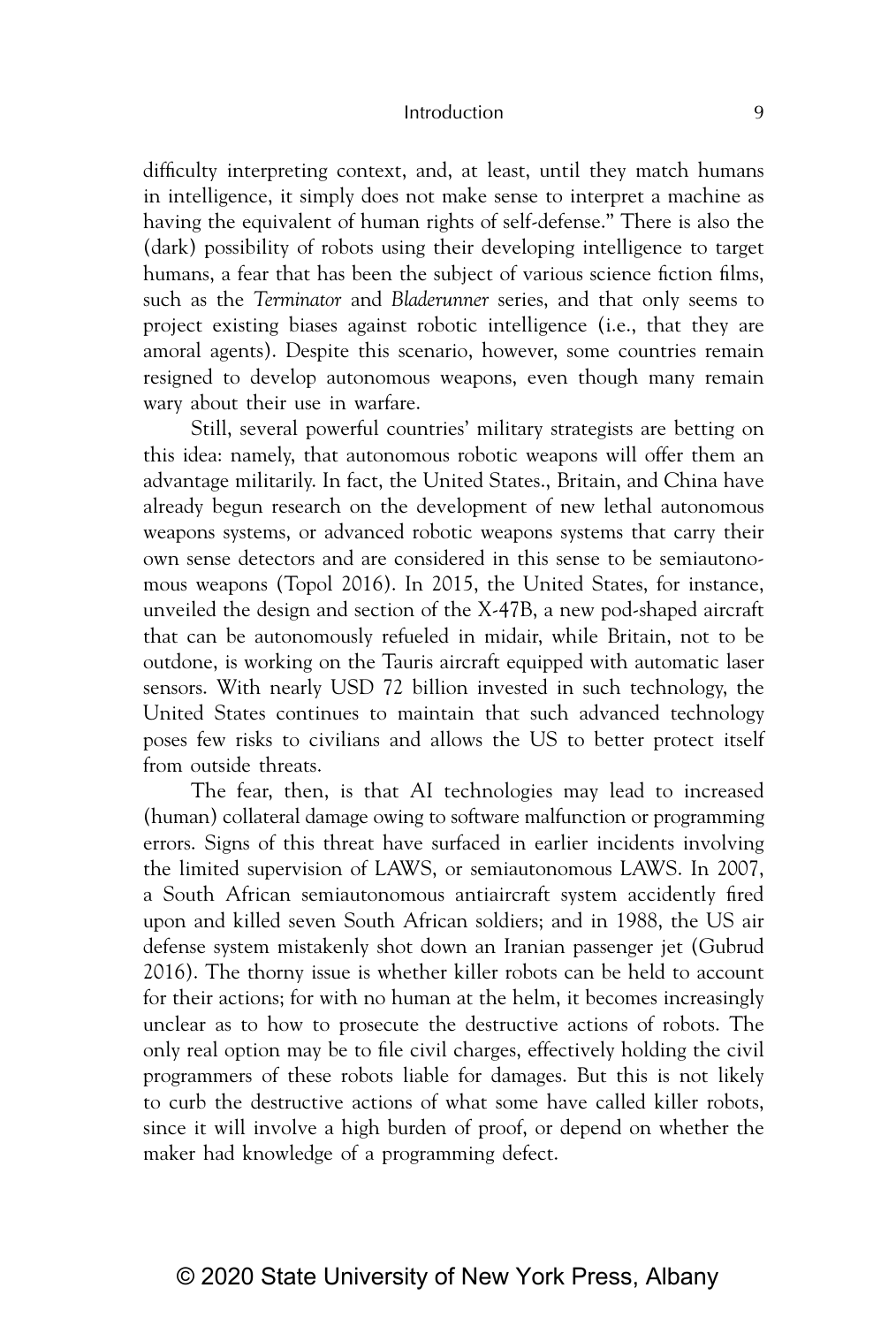The problem with bridging this gap between international criminal law and LAWS is that AI adaptation currently remains undeveloped in relation to the rules and procedures for assigning moral responsibility. This leaves open the question of whether such responsibility can be assigned when the targeted individual lacks any sense of guilt or conscious intent (see Marchant et al. 2011). Will there be different and fair standards established for human and nonhumans, for instance? And will moral punishment for war crimes remain grounded in command responsibility (of the individual programing the robots) and, as such, displace the guilt and intent of a growing population of killer robots within the corpus of international criminal law? If there are two independently evolving tracks of human and nonhuman warfare, will the latter require a whole new conception of rights and autonomy to generate the efficacy of international criminal norms and the many new rules of procedure for determining the intent and knowledge of war criminals? The International Criminal Court and International Criminal Tribunals, for example, have brought hundreds of war criminals to justice and arguably helped deter criminal behavior (Roach 2006, 2013). But such a deterrent effect, which relies on the capacity of courts to expose the knowledge of perpetrators' intent, cannot, at least for now, apply to autonomous robots programmed to kill.

Nonetheless, many lethal weapons systems such as the PHALANX Close-in System, which is a rapid-fire computer-controlled radar gun invented by General Dynamics, are only minimally capable of firing on their own or without human guidance. Military officials are still dubious about the need to remove these and more complex semiautonomous weapons (Tauris aircraft) from human decision-making. This seems to ensure that we will continue to struggle to define the nascent, openended parameters of dual moral responsibility. Moreover, it might also explain the polarizing responses LAWS.

For the most part, the response to this legal and moral challenge of AI has been twofold: (1) either reject or resist LAWS or (2) devise whole new ways of rethinking their evolving role (and agency) in warfare (O'Connell 2013). The former is highlighted by concerted calls for a complete ban on LAWS by Human Rights Watch (HRW) and the Campaign to Stop Killer Robots, a coalition of nongovernmental organizations (NGOs) working to ban fully autonomous weapons (which has been in the forefront of this movement to ban all LAWS) (Campaign to Stop Killer Robots 2018). In a report issued in April 2015, HRW documented the rapid rise of many semiautonomous weapons, arguing that regulation will do little to stop the destructive impact of fully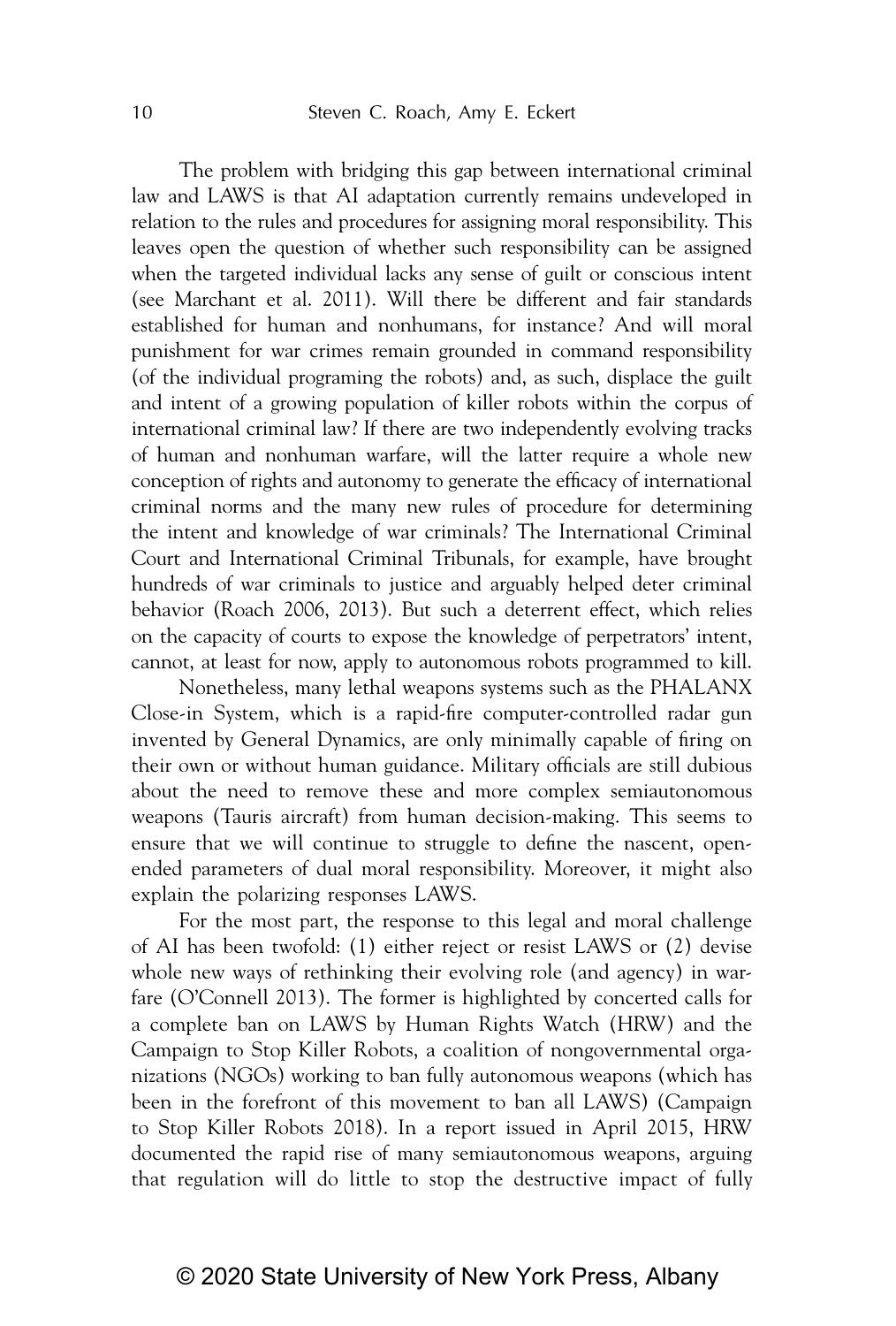autonomous killer robots (Human Rights Watch 2015). HRW lawyers and activists recently voiced their concerns at a delegate meeting of the Convention on Certain Conventional Weapons, an agreement signed by 125 countries that has pledged to eliminate weapons that indiscriminately kill civilians (UNOG 1980).

Despite these good intentions, such resistance has done little to alter the political reality of LAWS or the most powerful countries' commitment to produce more sophisticated LAWS. As both Peter Singer and August Cole (2016) argue, it is perhaps more realistic to transition to or erect new laws and rules to hold humans accountable for any lethal mistake made by the robots. By clarifying which maker is and is not responsible, the hope is that authorities will adopt rules constraining the reckless behavior of states and corporations (Singer 2009, 20). This may be the first uncomfortable step of working toward developing and engaging the normative possibilities of their agency (or autonomy) and bridging the gap between the just war norms of legitimizing moral conduct (or just intent) and AWS. It may also be why many have sought to address the complexity of this challenge through disciplinary approaches or a multidisciplinary approach that can map an evolutionary pathway of robotic intelligence in which intention, conscience, and even emotion (feelings) might justify a new conception of (moral) responsibility and new rights (Tripod and Wolfendale 2012; Kahn 2002; Benjamin 2013; Sparrow 2012).

In short, new ethical guidelines will be needed to regulate the moral conduct of robots and to bridge the ethical gap between the Laws of Warfare and robot intelligence. Moreover, there needs to be a larger effort to work beyond existing conventions and customs of war as well as understanding the critical ties between just war theorizing and the moral autonomy of robots.

### Overview of the Book

The first part of the volume focuses on the limits and problematic aspects of just war theory and the attempts to revise and contest these limits. The most compelling set of challenges to conventional just war theory involves a "deep morality of war" approach to the ethics of killing in war, which draws from cosmopolitan political theory to question the justice of a state-based system and status-quo rules of war. The contributors to this first part of the volume seek, in creative ways, to refigure the norms of moral responsibility of just war theory.

# © 2020 State University of New York Press, Albany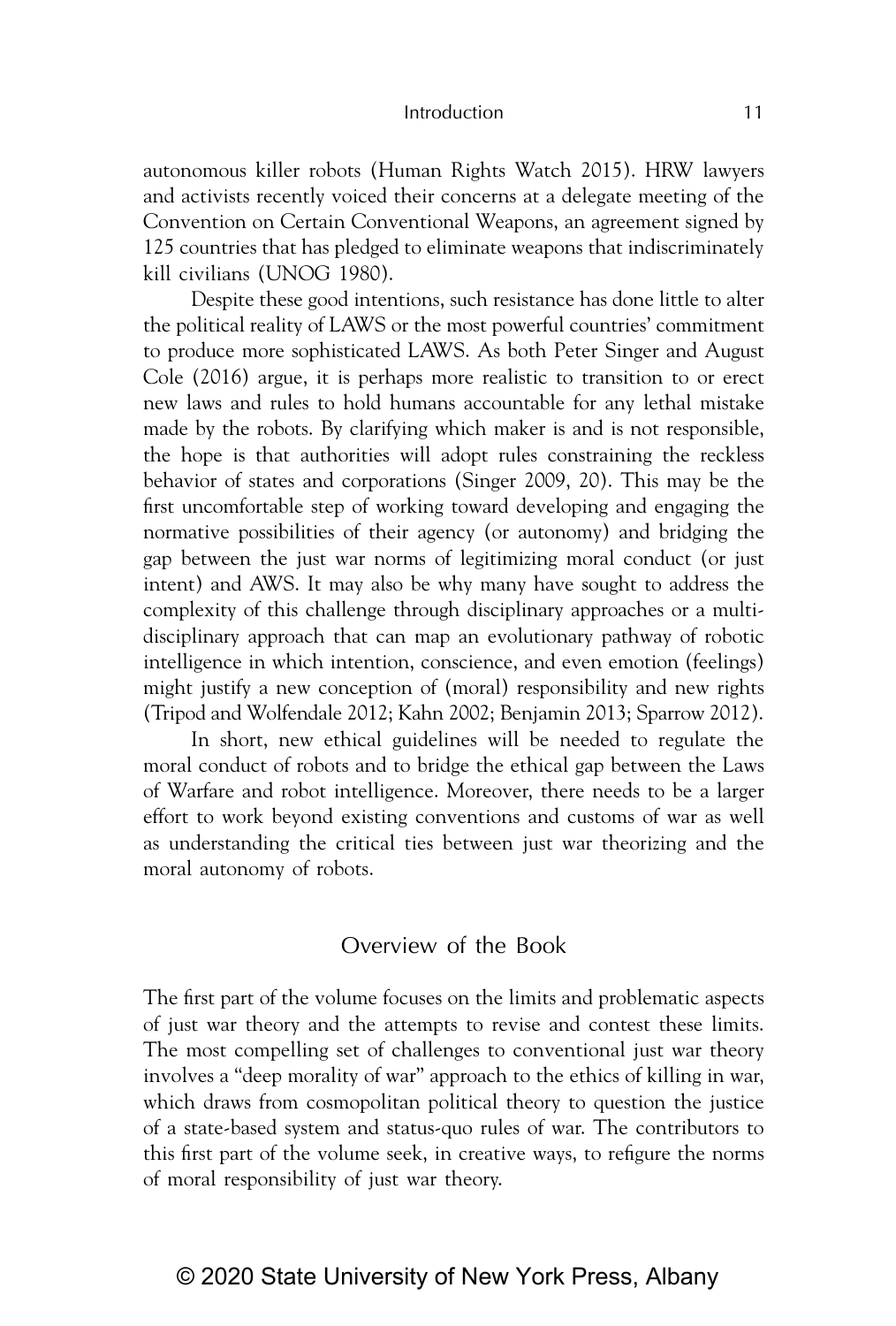In chapter 1, Peter Sutch addresses several developments in international law and in military technology and practice that have sparked large-scale criticisms of traditional just war theory. He provides a novel defense of legalist or conventionalist just war theory against the attacks by cosmopolitan critics. Such criticisms generate *jus ad bellum* arguments for an expanded right to war for humanitarian and defensive purposes and *jus in bello* arguments that deny the moral equality of combatants that underpins the distinction between combatant and civilian. These arguments challenge the basic principles of just war theory and the laws of war in the name of a deeper and more refined moral philosophy. They also create deep practical challenges for the humane governance of conflict. The chapter focuses on two rather different modern developments—the increasing normative importance of human rights and the evolution of military technology that enables "riskless" combat—to show the differences between legalist just war theory and that of its critics. It argues that a conventionalist understanding of human rights is both more relevant to modern warfare and still an effective critical tool of managing conflict.

The detachment from the reality of violence, then, is symptomatic of the dichotomous thinking on war and peace and violence and gender. In chapter 2, Laura Sjoberg analyzes what she calls the trichotomy: namely, unjust war (the ultimate evil); just war (necessary evil and morally permissible); and just peace (that toward which just war strives). The chapter examines various assumptions of this trichotomy, including bad violence, acceptable/good violence, and nonviolence, and argues that war and peace are conceptually and empirically problematic. Building on feminist theorizing about the links between sexism, patriarchy, and violence, Sjoberg proposes both that violence is a continuum rather than a delineable entity, and that there is no nonviolent alternative to violence. After laying out its theoretical approach to violence, she turns to exploring that interpretation's implications for just war theorizing. Here, she contends that no additive or multiplicative approach to *jus ad bellum*, *jus in bello*, or *jus post bellum* can account for thinking about violence as a continuum. A continuum approach to violence, she concludes, has a number of important implications for many just war concepts, as well as for the overall utility of just war thinking.

In chapter 3, Thomas Doyle takes up this nonconventional logic of just warfare by addressing the issue of whether states' reliance on automated weapons systems in contemporary warfare motivates a similar line of inquiry into the moral responsibility related to contemporary nuclear deterrence. In his chapter, he focuses on the extent to which state practices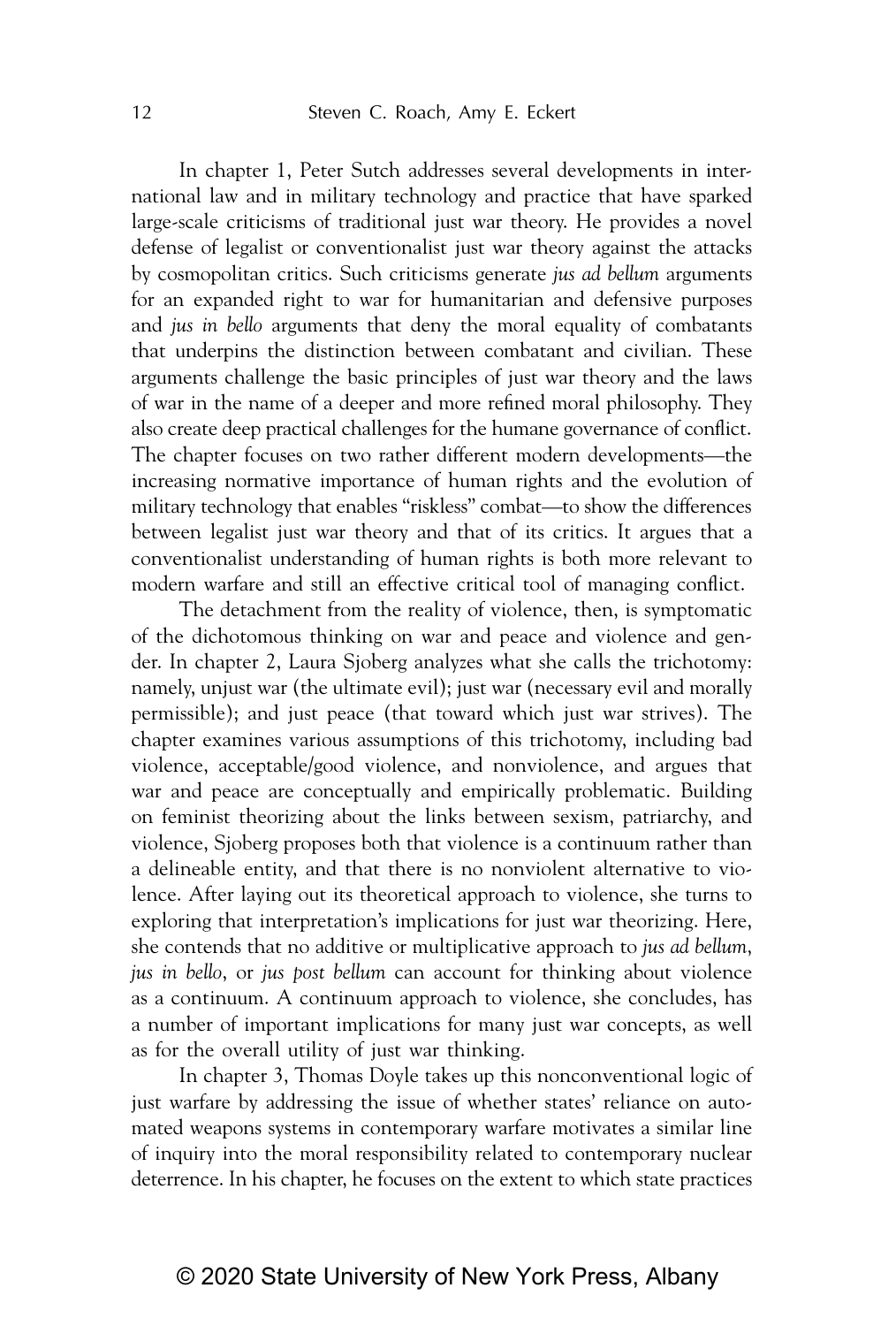of nuclear deterrence and their plans for responding to nuclear deterrence failure have generally entailed a sufficient loss of human autonomy by state leaders. To address this question, he undertakes a brief conceptual analysis of "autonomy" and the conditions under which it might be ceded by reliance on diverse modes of instrumental rationality. He then applies this analysis to the logic of the practice of nuclear deterrence, noting the strategic and moral problems that emerge with respect to the human control of nuclear force. Here he concludes that nuclear deterrence counts as a borderline case of "dual moral responsibility" insofar as it seems to compel at some level ethical detachment (but not in the sense of ethical neutrality) and a partial delegation of moral decision-making to "automatic" processes *while at the same time* retaining some measure of human control over the prospective uses of nuclear weapons. Under conditions of deterrence failure, the logic of nuclear reprisal suggests moral nihilism, and this, too, is in need of further theorization regarding moral responsibility in the case that nuclear weapons truly do, as Michael Walzer famously put it, "explode just war theory."

Another way of contesting the traditional or conventionalist logic of just war theory is through the legitimate role of unconventional actors that are challenging legalist just war theory. In recent years, private military and security companies have adopted strategies of seeking legitimacy under international law through the antimercenary norm. What this suggests is that just war criteria such as competent authority are being reconstituted by high-tech modern warfare. In chapter 4, Sommer Mitchell shows how the antimercenary norm has prohibited private actors from participating in conflict. Private military and security companies (PMSCs) have been hired regularly by state actors as well as international organizations to provide support services for military and security operations. This need to outsource warfare to PMSCs, she shows, reveals a complex struggle to acquire legitimacy through compliance with international, antimercenary norms. PMSCs, and not simply states, have begun to shape and reconstitute the (dispersed) meaning of legitimate authority in twenty-first-century warfare by altering perceptions of their commitment to human rights protections. The issue this raises is whether new human agents can help bridge the gap between conventional just war theory and robotic intelligence, and if this gap symptomizes the misguided faith in human fallibility of revisionist just war theorizing.

Part II consists of essays that seek to varying degrees to build on research supporting the moral responsibility of AWS or robots. In chapter 5, David Gunkel addresses the issue of whether the growing recognition

# © 2020 State University of New York Press, Albany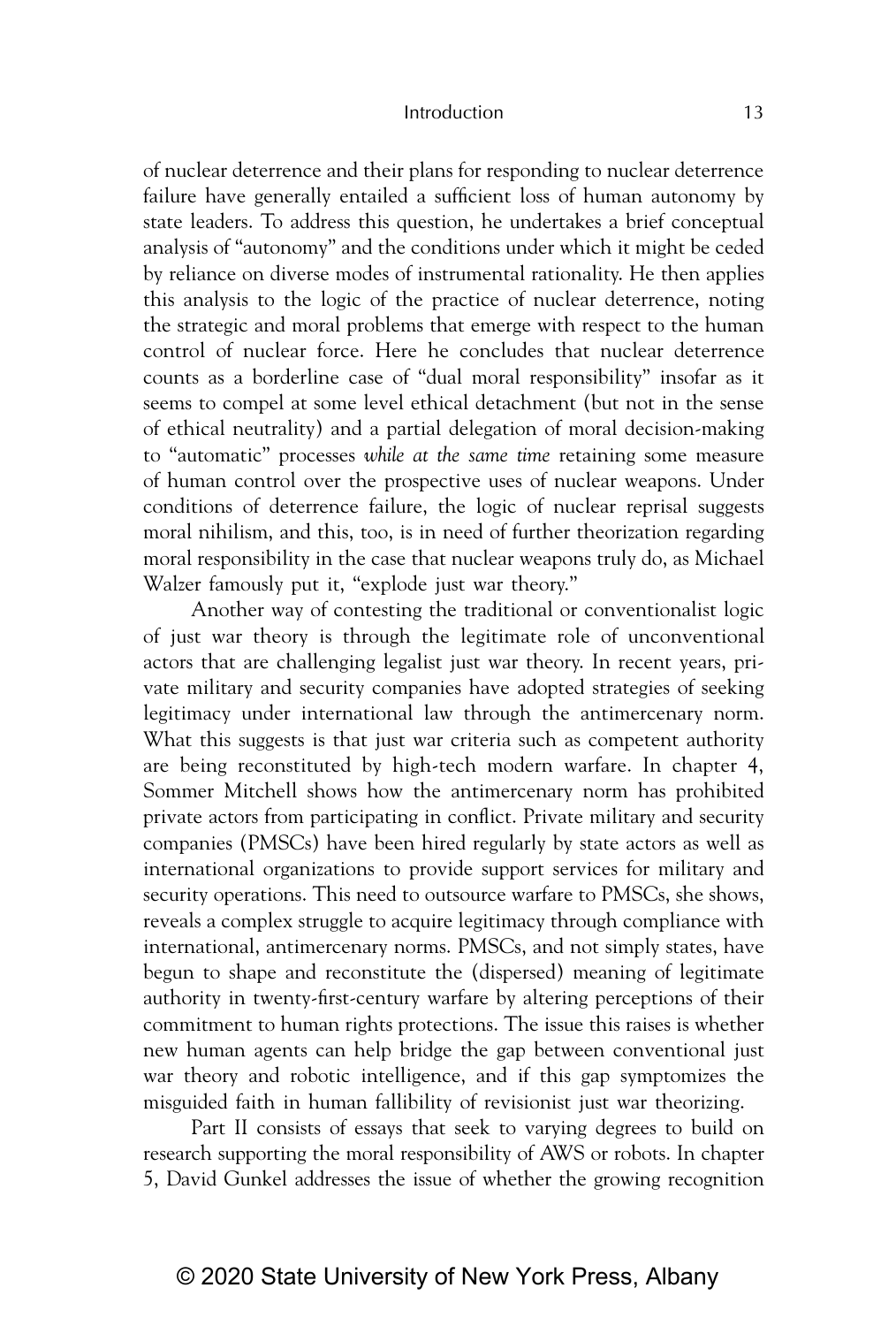of the legality of robots should make way for stronger engagement with robot rights. He makes a case for this apparently marginal set of concerns by responding to a seemingly simple and direct question: Can or should killer robots have rights? This question is not just any question. Indeed, we should be clear about the inherent difficulty of even articulating such a query, since the very concept of robots having rights strains common sense or good scientific reasoning. That it needs to be purposefully avoided as something that must not be thought, insofar as it is a kind of prohibited idea or blasphemy that would open a Pandora's box of problems and therefore should be suppressed or repressed. Gunkel argues that the existing classification schema—one that recognizes only two kinds of entities, personnel or equipment—may be too restrictive and insensitive to respond to and take responsibility for the different kinds of things with which we interact and involve ourselves. Whatever the reason(s), there is something of a deliberate decision and concerted effort not to think—or at least not to take as a serious matter for thinking—the question of robot rights. In this, Gunkel explores various reasons for considering the rights of robots in general and the rights of battlefield robots.

In chapter 6, Jai Galliott analyzes the problem of how to assign moral responsibility when large groups of people, organized or unorganized, wrongfully cause some harm that is pervasive in our world given the ubiquitous nature of large organizations, such as corporations, nations, and universities, that are involved in the development and deployment of emerging military technologies. He argues that advocates of a ban on lethal autonomous systems have erroneously attempted to take the problem of many hands one step further in suggesting that said weapons systems have or will lead us to a problem of "no hands." Here he deconstructs such arguments and, in response, recharacterizes the matter confronting lethal autonomous systems as a traditional problem of many hands when traditionally conceived as the occurrence of a situation in which the collective can reasonably be held morally responsible for an outcome, even though none of the individuals can reasonably be held morally responsible for that outcome. His aim, then, is to develop a conceptual framework for moral responsibility in cases where the problem of many hands arises in the context of the design, development, or deployment of lethal autonomous weapons that facilitates the formulation and implementation of solutions.

Chapter 7 is an attempt to test and empirically support the instrumental and constitutive features of artificial intelligence as it relates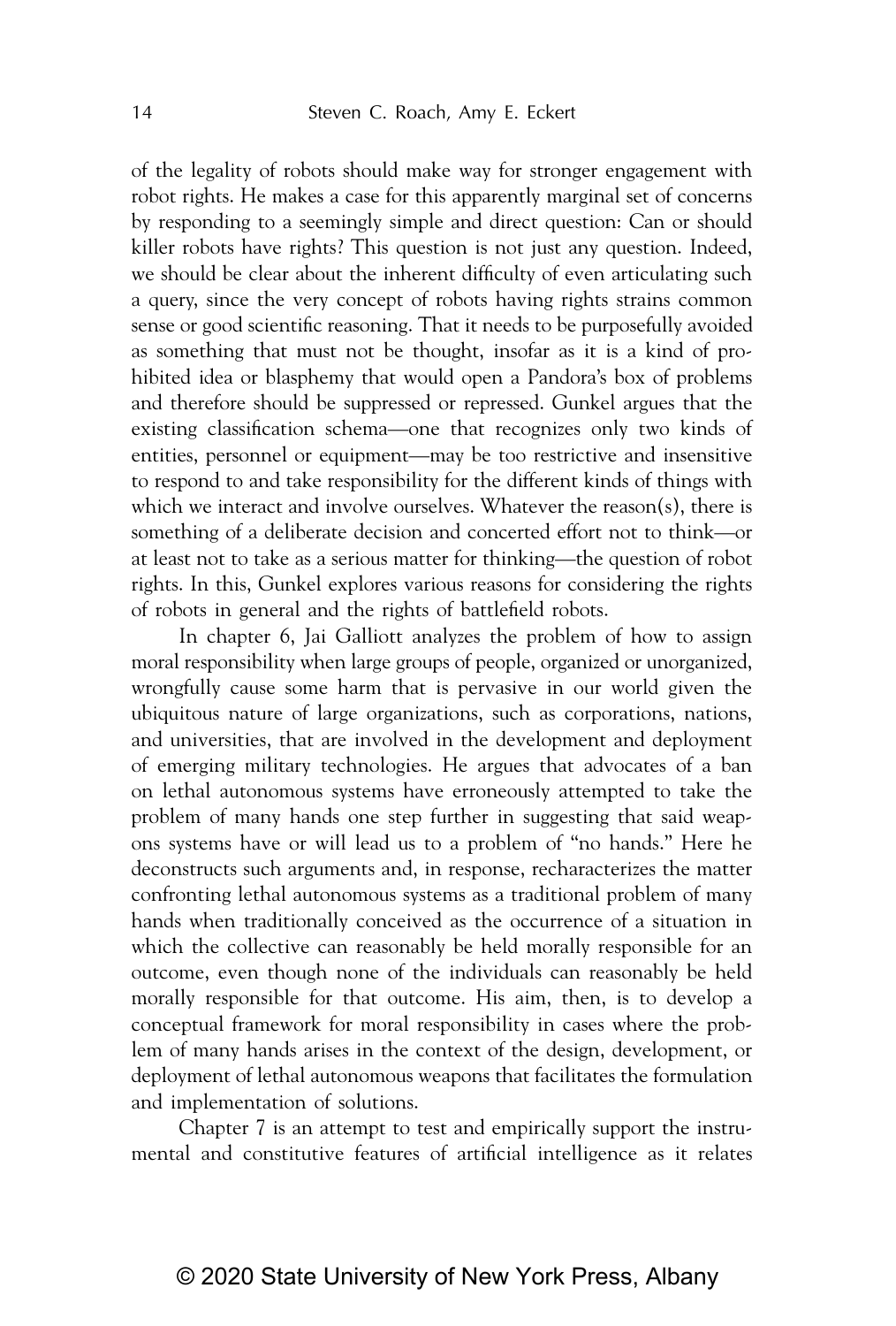to the ethics of lethal autonomous weapons. It contends that military operations should be immune from the progress of automation and artificial intelligence evident in other areas of society. Luminary figures in science and industry as well as organized protest groups have called for an international ban on "killer robots" and the "weaponization of AI." A foundation of the argument is that to comply with international humanitarian law, autonomous weapons would need "human qualities," which, the authors argue, machines inherently lack. In contrast, the development and deployment of AI in weapons is an *ethical imperative*. A simple illustration is a weapon capable of recognizing the unexpected presence of the international protection symbol of the Red Cross in a defined target area and aborting an otherwise unrestrained human-ordered strike. This is an example of what can be called an "ethical weapon," which need not possess every human-like quality to produce a useful ethical enhancement. Ethical weapons technology is proposed to be fully integrated into the military enterprise with human commanders. The chapter outlines a case for ethical weapons and proposes a code adapted from the German Ministry of Transport and the Digital Infrastructure Ethics Commission's code for driverless automobiles. Aspects of the technological feasibility of realizing this ethical code is considered in terms of human and weapon competency, authority, and responsibility. In providing the formal semantic definitions of these concepts for encoding into weapons to provide the "meaningful human control" hitherto claimed as lacking by advocates of a ban, they seek to demonstrate the feasibility of implementing limited "human qualities" in a weapon, as part of an enterprise spanning humans and machines, in order to improve ethical outcomes.

#### Note

1. Thomas Hobbes's idea was that coercion was necessary to validate the contract(s) among warring parties in a state of nature.

#### References

Arkin, Ronald C. 2010. "The Case for Ethical Autonomy in Unmanned Systems." *Journal of Military Ethics* 9(4): 332–41.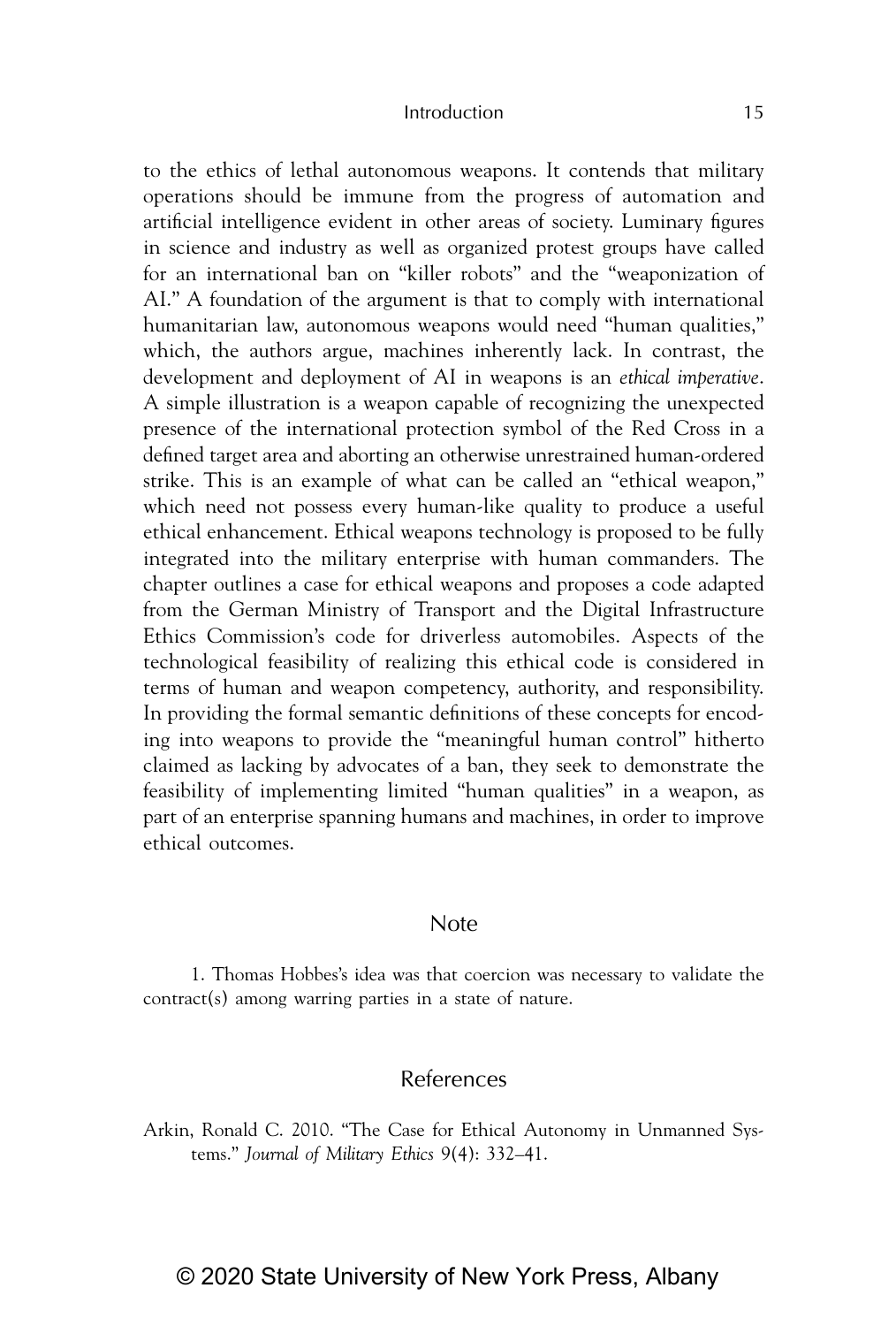- Benjamin, Medea. 2013. *Drone Warfare: Killing by Remote Control.* London: Verso, 2013.
- Brose, Christian. 2019. "The New Revolution in Military Affairs." *Foreign Affairs* 98(3): 122–34.
- Brunstetter, Daniel, and Megan Braun. 2013. "From Jus ad Bellum to Jus ad Vim: Recalibrating Our Understanding of the Moral Use of Force." *Ethics & International Affairs* 27(1): 87–106. doi:10.1017/S0892679412000792.
- Brunstetter, Daniel R., and John-Vincent Holeindre. 2018. The Ethics of Peace and War Revisited. Washington, DC: Georgetown University Press.
- Brunstetter, Daniel R., and Cian O'Driscoll. 2017. *Just War Thinkers: From Cicero to the 21st Century.* London: Taylor and Francis.
- Buhta, Nehal, Susanne Beck, Robin Geiß, Hin-Lan Yiu, and Claus Kreß. 2016. *Autonomous Weapons Systems: Law, Ethics, Policy.* Cambridge: Cambridge University Press.
- Burkhardt, Todd. 2017. *Just War and Human Rights: Fighting with Right Intention*. Albany: State University of New York Press.
- Caldwell, Dan, and Robert E. Williams. 2006. "Jus Post Bellum, Just War Theory and the Principles of Just Peace." *International Studies Perspectives* 7(1): 309–20.
- Campaign to Stop Killer Robots. 2018. "Convergence on Retaining Control on Weapons Systems." https://www.stopkillerrobots.org/.
- Curtin, Audrey Kurth. 2013. "Why Drones Fail." *Foreign Affairs* 95(5).
- Eckert, Amy E. 2016. *Outsourcing War: The Just War Tradition in Age of Military Privatization.* Ithaca, NY: Cornell University Press.
- Enemark, Christian. 2014. "Drones, Risk, and Perpetual Force." *Ethics & International Affairs* 28(3): 365–81.
- Enemark, Christian. 2015. *Armed Drones and the Ethics of War*. New York: Routledge.
- Fabre, Cecile. 2012. *Cosmopolitan War*. Oxford: Oxford University Press.
- Gentry, Caron E., and Amy E. Eckert. 2014. *The Future of Just War: New Critical Essays.* Athens: University of Georgia Press.
- Gruszczak, Artur. 2018. "Violence Reconsidered: Towards Postmodern Warfare." In *Technology, Ethics, and the Protocols of Modern Warfare*, edited by Artur Gruszczak and Pawel Frankowski, 26–40. New York: Routledge.
- Gubrud, Mike. 2016. "Why Should We Ban Autonomous Weapons? To Survive." *IEEE Spectrum*, June 1. https://spectrum.ieee.org/automaton/robotics/ military-robots/why-should-we-ban-autonomous-weapons-to-survive.
- Gunkel, David. 2018. *Robots' Rights*. Cambridge, MA: MIT Press.
- Human Rights Watch. 2015. "Mind the Gap: The Lack of Accountability for Killer Robots." April 9. https://www.hrw.org/report/2015/04/09/mind-gap/ lack-accountability-killer-robots.
- Kaag, John, and Sarah Kreps. 2014. *Drone Warfare*. London: Polity.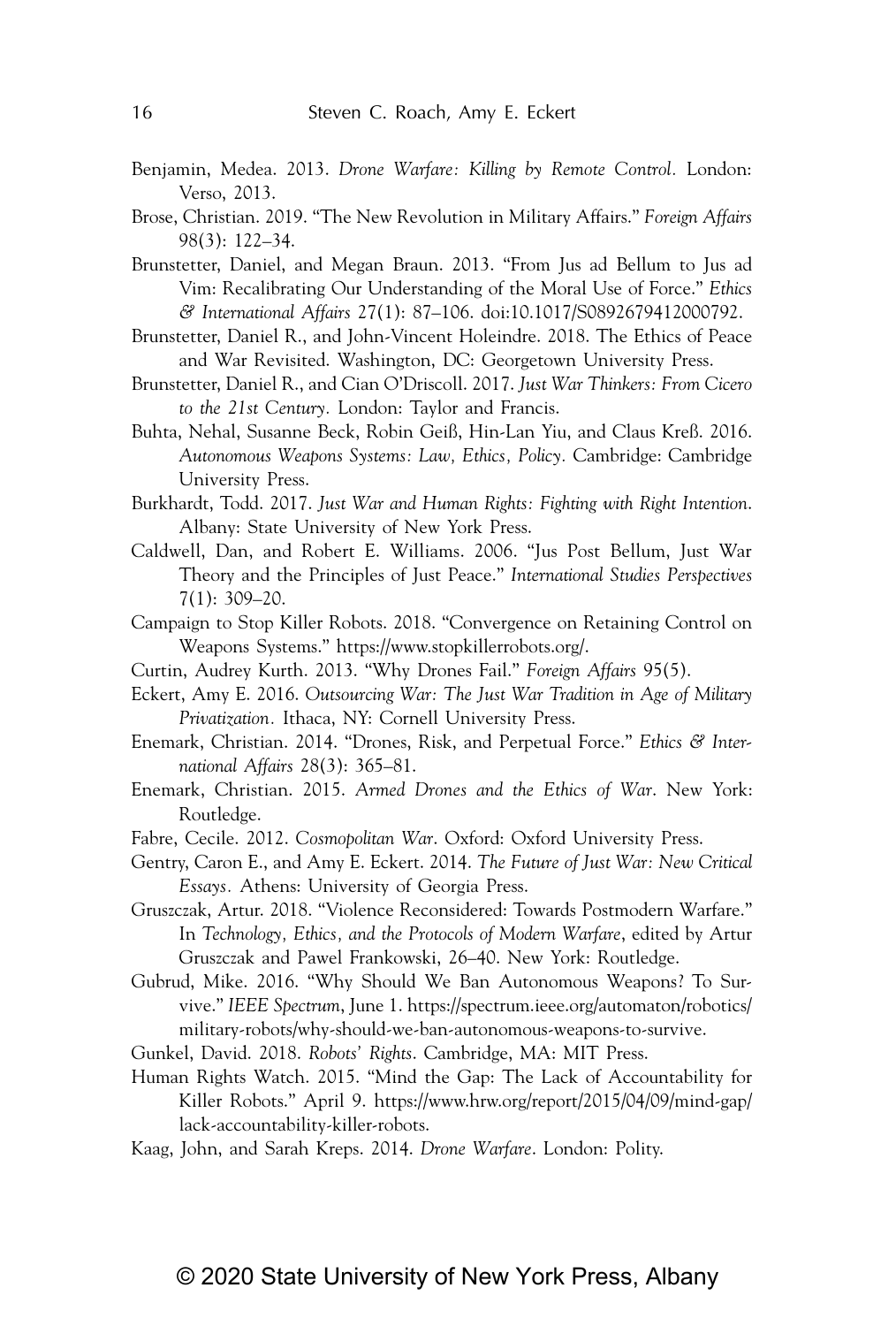- Kahn, Paul. 2002. "The Paradox of Riskless War." *Philosophy and Public Policy Quarterly* 22(3): 2–8.
- Lang, Anthony F., Cian O'Driscoll, and John Williams. 2013. *Just War: Authority, Tradition, and Practice*. Washington DC: Georgetown University Press.
- Lazar, Seth. 2017. "Just War Theory: Traditionalists versus Revisionists." *Annual Review of Political Science* 20: 37–54.
- Lucas, George J. 2013. "Jus in Silico: Moral Restrictions on the Use of Cyber Warfare." In *Routledge Handbook of Ethics and War: Just War Theory in the 21st Century*, edited by Fritz Allhoff, Nicholas G. Evans, and Adam Henseke. London: Routledge.
- Marchant, Gary E., Braden Allenby, Ronald Arkin, Edward T. Barret, Jason Borenstein, Lyn M. Gaudet, Orde Kittrie, Patrick Lin, George R. Lucas, Richard O' Meara, and Jared Silberman. 2011. "Institutional Governance of Autonomous Military Robots." 12 *Columbia Journal of Science and Technology Law Review* 272.
- McMahan, Jeff. 2009. *Killing in War*. Oxford: Oxford University Press.
- Morkevicius, Valerie. 2018. *Realist Ethics: Just War Traditions as Power Politics.* Cambridge: Cambridge University Press.
- O'Connell, Mary Ellen. 2013. "Banning Autonomous Weapons." In *The American Way of Bombing*, edited by Matthew Evangelista and Henry Shue. Ithaca, NY: Cornell University Press.
- Roach, Steven C. 2006. *Politicizing the International Criminal Court: The Convergence of Politics, Ethics, and Law.* Lanham, MD: Rowman & Littlefield.
- Roach, Steven C. 2013. "How Political Is the ICC? Pressing Challenges and the Need for Diplomatic Efficacy." *Global Governance* 19(4): 507–23.
- Roff, Heather M. 2013a. "The Strategic Robot Problem: Lethal Autonomous Weapons in War." *Journal of Military Ethics* 13(3): 211–27.
- Roff, H. M. 2013b. "Responsibility, Liability, and Lethal Autonomous Robots." In *Routledge Handbook of Ethics and War: Just War Theory in the 21st Century*, edited by Fritz Allhoff, Nicholas G. Evans, and Adam Henseke, 352–64. London: Routledge.
- Singer, P. W. 2009. *Wired for War: The Robotics Revolution and Conflict in the 21st Century*. New York: Penguin Books.
- Singer, P. W., and August Cole. 2016. "Humans Can't Control Killer Robots, but Humans Can Be Held Accountable for Killer Robots." *ViceNew*s, April 15. https://www.vice.com/en\_us/article/zm75ae/killer-robots-autonomousweapons-systems-and-accountability.
- Solomon, Robert C. 2007. *True to Our Feelings: What Our Emotions Are Really Telling Us*. Oxford: Oxford University Press.
- Sparrow, Robert. 2012. "War without Virtue." In *Killing by Remote Control: The Ethics of an Unmanned Military*, edited by Bradley Jay Strawser. Oxford: Oxford University Press.